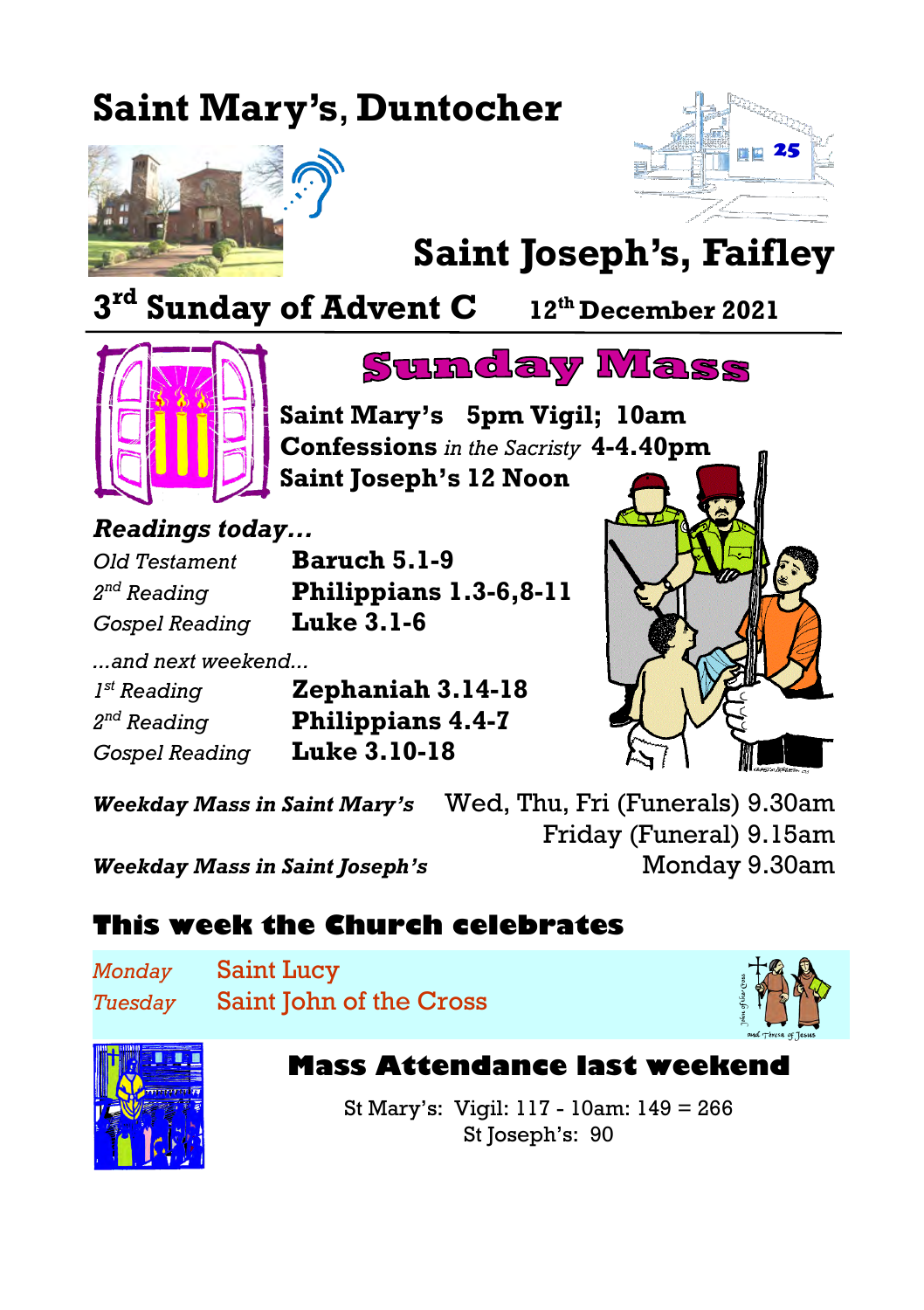#### **Additional Confession Time**

*St.Mary's* Saturday 11am - Noon

#### **Christmas / New Year Masses**

### **Saint Mary's**

**Friday 24th Christmas Eve 5.30pm Mass 8.30pm Carol Service; 9pm Mass**

**Saturdays 25th Dec 1 st Jan Mass 10am** *NO VIGIL MASS OF EITHER SUNDAY*

**Mondays** 

**Sundays 26th Dec 2 nd Jan Mass 10am** 27<sup>th</sup> Dec 3<sup>rd</sup> Ian Mass Noon

## **Saint Joseph's**

**Friday 24th Christmas Eve Mass 4pm, 7pm Saturday 1 sta Mass Noon Sundays 26th Dec, 2nd Jan Mass Noon**

*Other weekday Masses will be announced nearer the time Keep an eye on changing Government rules for gatherings*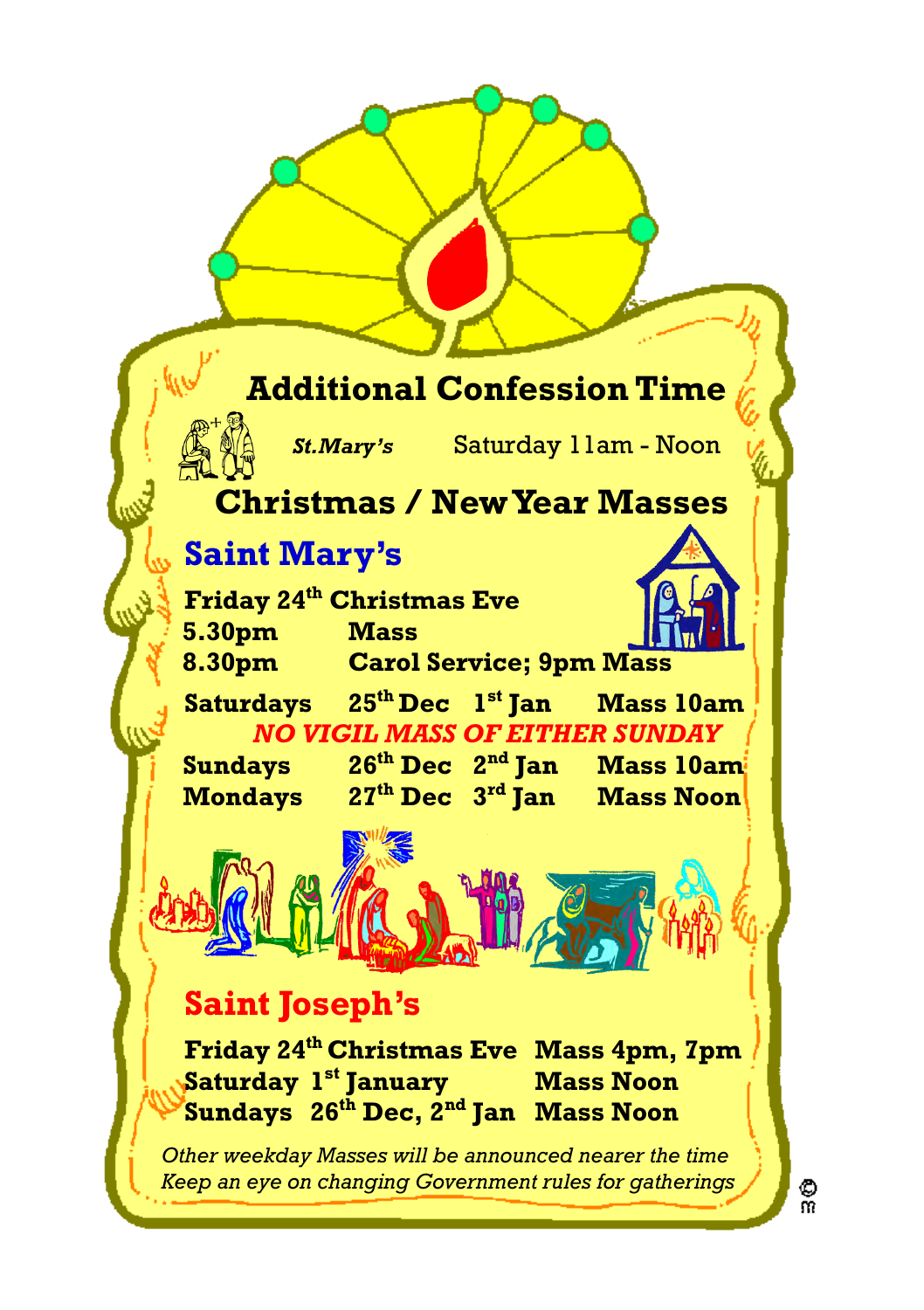| <b>Thank You</b>                                                             | <b>£ The Bottom Line £</b>                                          |                 |                            |    |              |
|------------------------------------------------------------------------------|---------------------------------------------------------------------|-----------------|----------------------------|----|--------------|
| for your ongoing<br>support                                                  | Thank you for your generosity                                       |                 |                            |    |              |
|                                                                              | <b>St Mary</b>                                                      | <b>Gift Aid</b> | <b>Collection Donation</b> |    | <b>Total</b> |
|                                                                              | <b>1st</b>                                                          | £150            | £784                       | £O | £934         |
|                                                                              | <b>November</b>                                                     | <b>Banked</b>   | Only appears monthly       |    | £3353        |
|                                                                              | $2nd*$                                                              | £O              | £535                       | £O | £535         |
| Donations &<br>intentions need<br>a note to explain<br>what they are<br>for. | November Banked <sup>®</sup>                                        |                 | Only appears monthly       |    | £754         |
|                                                                              | <b>St Joseph</b>                                                    | £Ο              | £407                       | £O | £407         |
|                                                                              | November Banked <sup>®</sup> Only appears monthly                   |                 |                            |    | £170         |
|                                                                              |                                                                     |                 | <b>Second Collections</b>  |    |              |
|                                                                              | <b>Today: Pastoral Care Trust</b><br>Next Week: Christmas Ouarterly |                 |                            |    |              |

#### **FireCloud Nativity 2021**

Join us for our musical nativity 'A Thrill of Hope' next Sunday in St. Margaret's Church at 7pm. Email book by email: [enquiries@fire-cloud.org](mailto:enquiries@fire-cloud.org) or through eventbrite. Free, but donations are welcome at the door.

#### **Made with Love Christmas Appeal**

This year instead of a Christmas Hamper, we will supply Aldi Vouchers to all schools within G81 that will allow families to choose what they need to help their children. To donate, our Bank details are: Made with Love JMJ, Virgin Money Sort Code 826125/Account N° 30111668. Thank you for your support. [www.madewithlovejmj.co.uk](http://www.madewithlovejmj.co.uk)

#### **Mary's Meals '[Double the Love'](https://www.marysmeals.org.uk/doublethelove) Campaign**

Until 31<sup>st</sup> January, most donations will be matched by private donors to double the amount. Choose gift cards or a place at your Christmas table [www.marysmeals.org.uk](http://www.marysmeals.org.uk)